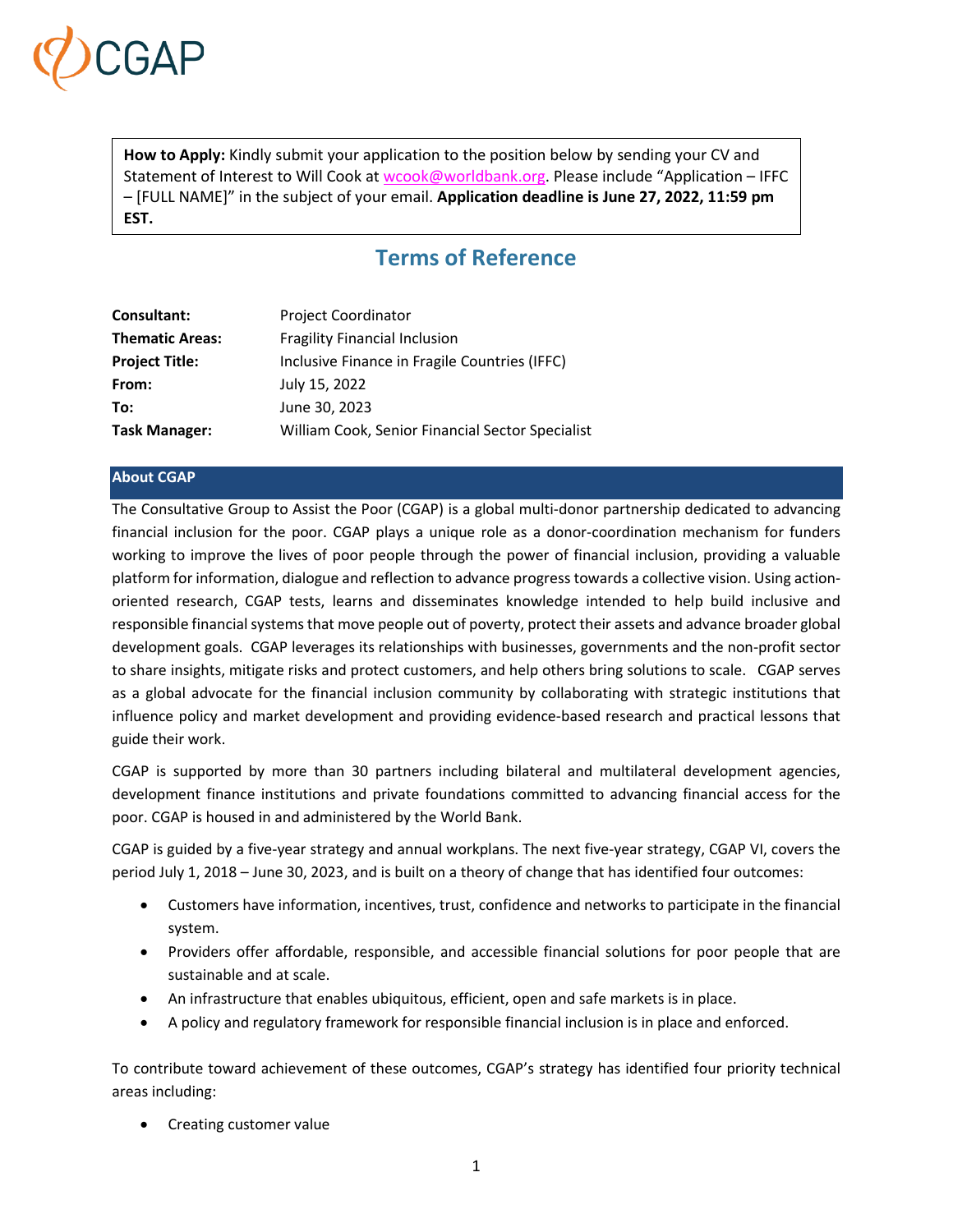

- Emerging business models
- Enabling Infrastructure
- Next Generation Policy

Additionally, CGAP will continue to provide industry-levelsupport to share knowledge and scale impact beyond its core partners. This will include improving global learning on impact evidence, supporting CGAP's members, and focusing on capacity development to scale learning with providers and policymakers.

To better focus our work, we defined three central dimensions where we believe new learning about digitally enabled financial services could play a meaningful role in improving the lives of the poor:

- **Generating income**. People need reliable and predictable sources of income. This may come from a formal job, a family business, day labor, social commerce, gig work or a government payment.
- **Accessing essential services**. People need services that help them use their time well, improve their capabilities or ensure their physical well-being, such as access to electricity, clean water, sanitation, education, and health care. Increasingly, access to digital connectivity also falls into this category of essential services.
- **Protecting basic standards of living.** Poor people are particularly vulnerable to emergencies and external shocks and need mitigation measures that protect them. These include social transfers, emergency, or health crisis mitigation, managing the effects of climate change or conflict, and protection from unsound financial services practices by promoting consumer protection strategies.

Implementation of CGAP VI is carried out by the Operational Team through a "portfolio of projects" designed to achieve the high-level collective outcomes articulated in the theory of change.

# **About the Project**

CGAP is beginning a program of work focusing on financial inclusion in highly fragile countries(Inclusive Finance for Fragile Countries or IFFC). While the challenges around this are familiar (e.g., lack of basic enabling regulation, gaps in agent network coverage), the context is more complex. CGAP's IFFC project seeks to identify whether and how existing approaches for advancing inclusive finance must be adapted for highly fragile countries. Where these strategies must be adapted, the project further will document and communicate best practices to funders and sector support organizations. The countries have tentatively been identified as the Democratic Republic of Congo (DRC), Haiti, Mali, Papua New Guinea, Somalia, Sudan, and Yemen. CGAP will explore gender aspects of fragility in countries beyond this list and focus countries may change over time.

Fragility has multiple definitions, but consistently refers to contexts lagging in their ability to deliver sustainable development. Fragility encompasses a wide range of situations resulting in inability to deliver basic social, economic, legal, and security services. While definitions of fragility vary, its impact remains consistent. Undernutrition, child mortality, school attendance, and access to water, among other measures, are all much worse in fragile countries. Moreover, these countries are falling behind peers in measures of poverty and access to finance. By 2030, 80 percent of the world's poorest, or 620 million people, are expected to be living in fragile countries. The COVID-19 pandemic has compounded economic insecurity in fragile states, erasing as much as five years of progress in poverty reduction.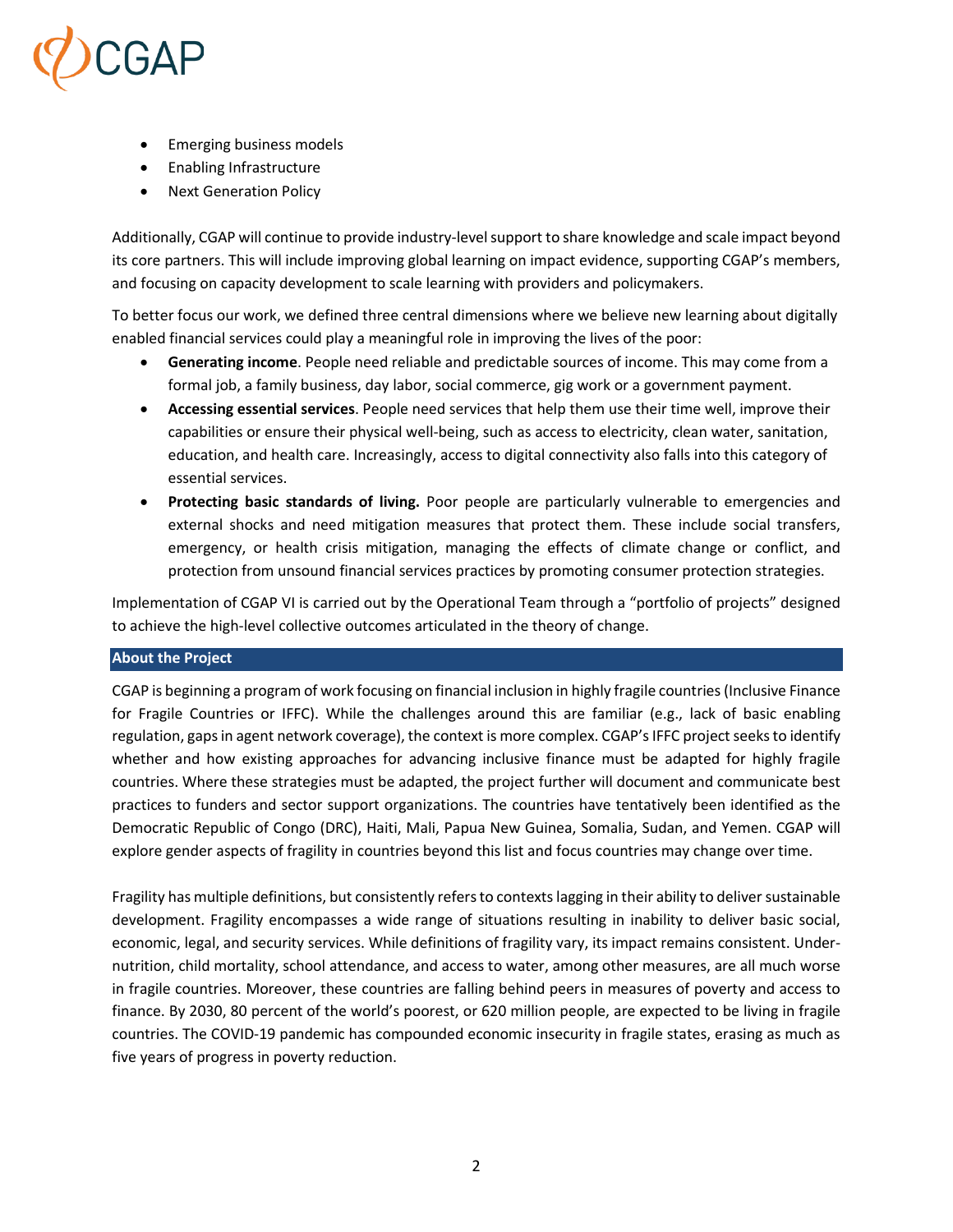

## **Scope of Work**

The Project Coordinator Consultant will provide general support to the Task Manager, core team, and team of consultants on activities and deliverables related to the IFFC project. The Consultant will engage in project management, research, as well as data collection and analysis tasks, as outlined below.

In addition to these tasks, the consultant will serve as a full CGAP project team member, contributing to technical discussions related to payment systems, digital business models, and enabling regulation for financial inclusion. Strong interest in these topics is encouraged, and experience in them preferred.

## **Specific Tasks**

The Project Coordinator Consultant will be engaged in the following types of work per agreement with the Task Manager:

- Lead the preparation of internal team and CGAP meetings; this includes scheduling, drafting agendas, taking meeting minutes, and capturing follow-up action points.
- Support the preparation of external meetings and events such as expert interviews, stakeholder convenings, workshops, etc; this includes liaising with external and internal participants, supporting the drafting of agendas, taking notes, capturing follow-up action points, and updating the team's knowledge management tools (as relevant) to capture key information.
- Contribute to the technical work of the team. While expertise on these areas is not required, experience and strong desire to deepen expertise is encouraged. Topics included:
	- o Fragility and financial inclusion, e.g., by reviewing and synthesizing literature, gathering and analyzing key statistics, and sharing insights and conclusions.
	- $\circ$  Payment systems, e.g., understanding scheme-based approaches to financial infrastructure
	- o Digital financial service business models, e.g., economics of retail payments and SME credit businesses
	- o Enabling regulation for financial inclusion, e.g., regulatory approaches to agent networks and non-bank participation in financial services
- Support the creation of PowerPoint decks, publications (e.g., CGAP blogs), and other relevant team documents (e.g., TORs, summary documents, etc.) and deliverables (requested on an ad hoc basis).
- Facilitate the team's communications efforts by supporting the production of blogs, webinars, etc in partnership with other team members and the CGAP Communications Team.

The Task Manager and other CGAP staff will review and provide feedback to the work done by the Consultant.

## **Deliverable(s)**

The following are expected deliverables based on the scope of work defined above:

- Up-to-date literature review on inclusive finance in fragile countries
- Contribution to technical reviews and publications (e.g., payments infrastructure, DFS business models, enabling regulation)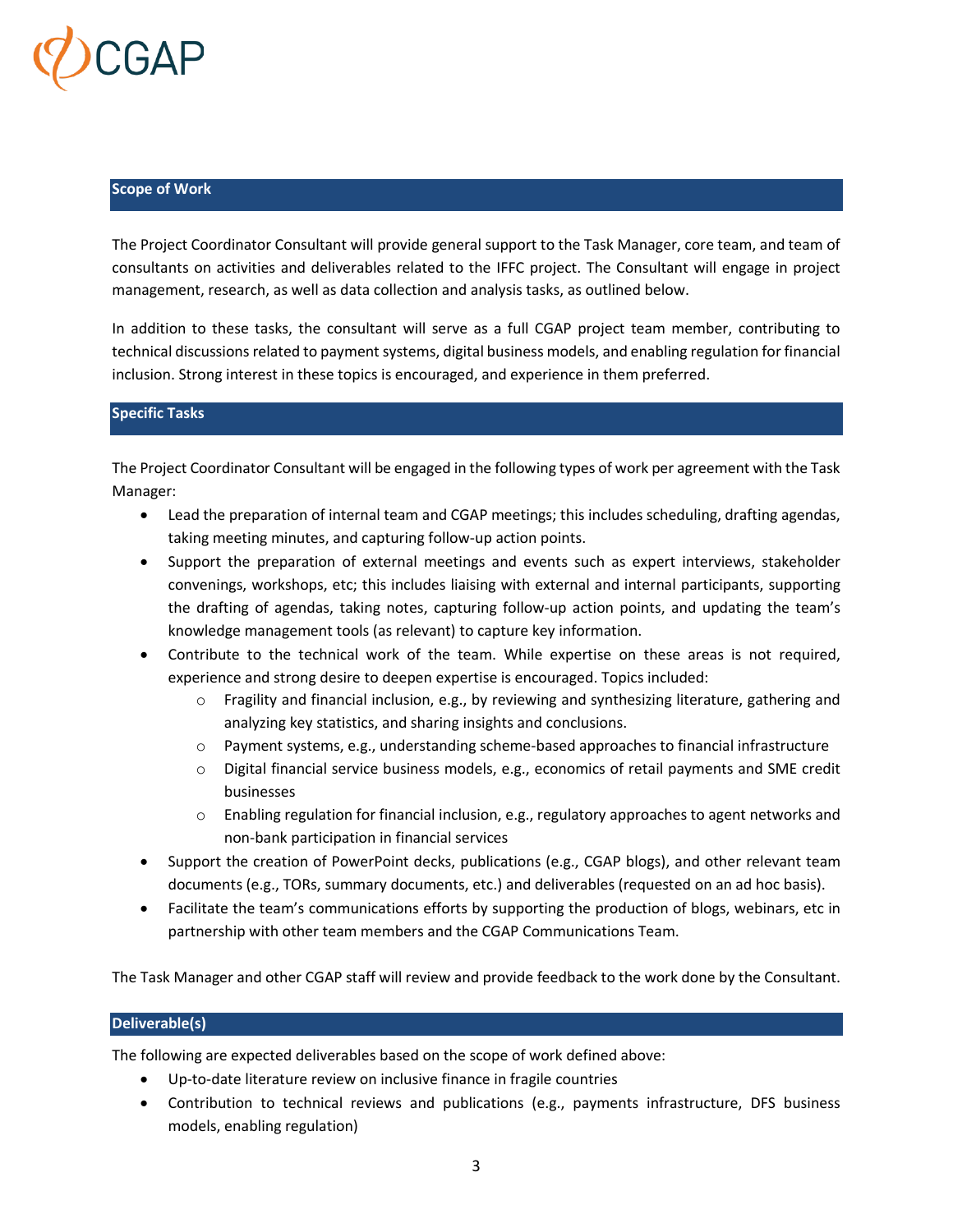

- External communications outputs (e.g., blogs, webinars) produced
- Team project management tools and working materials (e.g., project documentation, internal notes, interview records, reference literature, etc) continually updated and well organized

The required language for written deliverables is English unless otherwise specified.

#### **Necessary Skills and Experience**

Minimum qualifications:

- A master's degree in business, finance, economics, public administration, public policy or another relevant topic.
- At least 3 years work experience, experience in digital financial services or related area preferred.
- Strong organizational skills applicable to organizing files, tasks, and knowledge as well as to organizing meetings, workshops, and public events.
- Proven track record in independently conducting high quality project management.
- Excellent writing and communications skills in English.

Desired qualifications:

- Solid analytical skills and experience digesting, synthesizing, and drawing insights from academic and development literature.
- Knowledge and interest in payments and finance sectors.
- Personal experience working or living in developing countries.
- Experience working directly with organizations within the financial inclusion and/or fragile contexts.
- Well versed in the use of project tools such as Microsoft Teams, Microsoft OneDrive, knowledge library platforms, etc.
- Fluency in French and Arabic.
- Ability to travel, if deemed safe by World Bank travel policies.

The assignment is home-based, preferably from a time-zone close to East Africa Time (GMT+3).

## **Ownership/Control of Work Product/Publication**

All materials produced or acquired during the appointment - written, graphic, film, and digital audio/video or otherwise - shall remain the property of the World Bank unless and to the extent such rights are explicitly relinquished (in whole or in part) by the World Bank, in writing. The World Bank furthermore retains the exclusive right to publish or disseminate in all languages the reports arising from such materials. In the event of early termination of the appointment or non-renewal upon its expiration, the Consultant shall, if requested by CGAP, deliver to it copies of all materials and data developed with CGAP funds. Any material developed by the Consultant under these TORs may not be used without written prior approval by the World Bank.

# **Authorship and Acknowledgement**

CGAP staff will generally be listed as the authors of any publication or other communication that is produced as a result of the research conducted during the appointment. The Consultant's contribution in conducting this research will be acknowledged in any such publication. If, in the reasonable view of the Task Manager, the Consultant contributes significantly to the conceptualization and drafting of any documents created, the